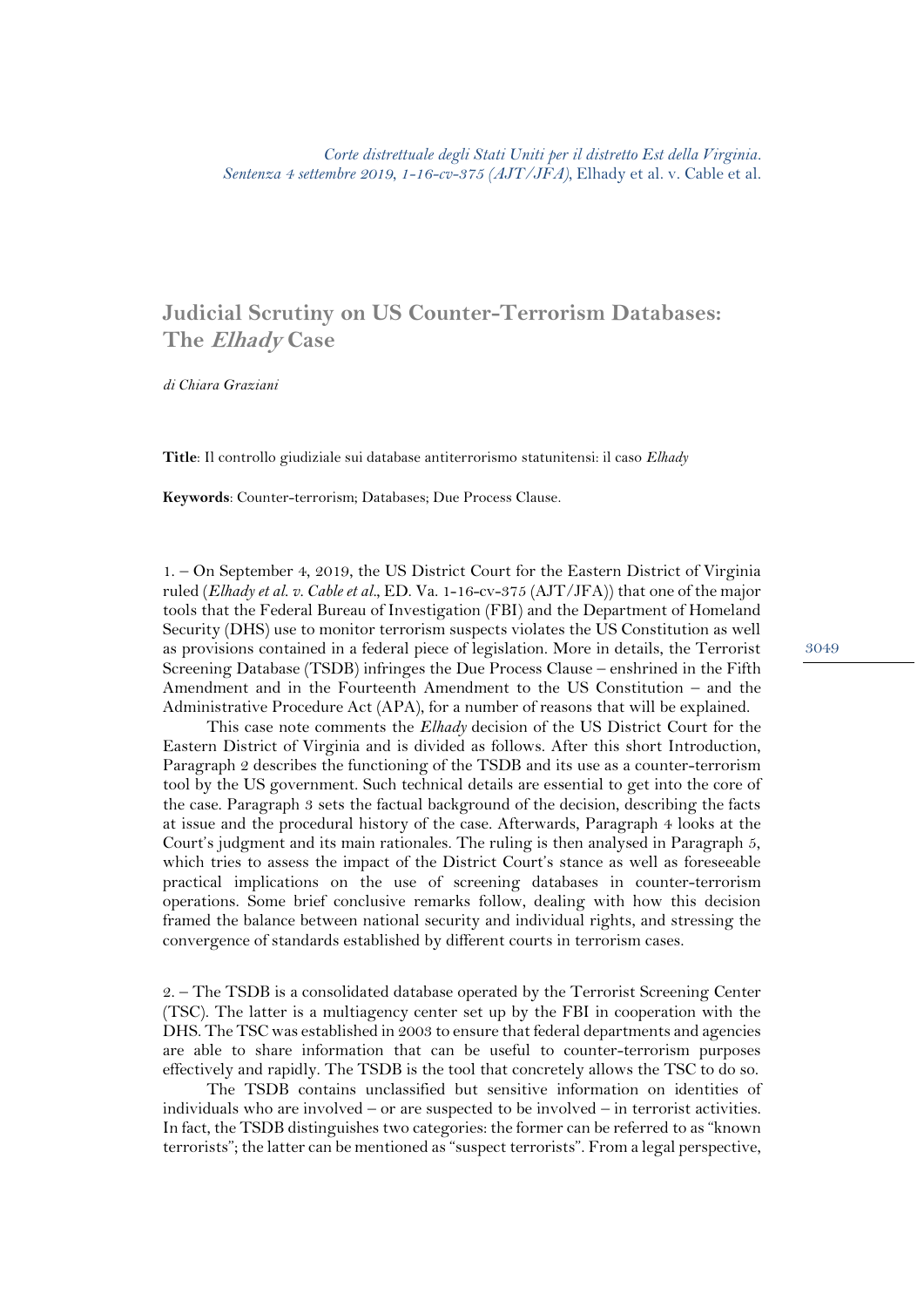the main question that may come to anybody's mind is: is there a legal definition of these two categories? Such a definition exists, indeed: to the purpose of the inclusion in the TSDB, a "known terrorist" is someone who has been

(a) arrested, charged by information, indicted for, or convicted of a crime related to terrorism and/or terrorist activities by U.S. Government or foreign government authorities; or (b) identified as a terrorist or a member of a terrorist organization pursuant to statute, Executive Order, or international legal obligation pursuant to a United Nations Security Council Resolution.

On the other hand, a "suspect terrorist" is an individual who "is reasonably suspected to be engaging in, has engaged in, or intends to engage in conduct constituting, in preparation for, in aid of, or related to terrorism and/or terrorist activities". Importantly, though, both these definitions are not provided by any federal piece of legislation. Rather, they were adopted by the DHS and the FBI – and, consequently, are accepted by the TSC – on the basis of internal practice of intelligence agencies (Federal Bureau of Investigation, *Terrorist Screening Center: Frequently Asked Questions*, September 25, 2015). Therefore, such bodies play a key role in identifying those who are targeted by these measures.

Going back to how the TSDB works, its main asset is undoubtedly its interoperability, since this database is able to gather information – both biographic and biometric data – from a number of bodies: federal departments, law enforcement authorities, intelligence agencies, some international partners that are selected to contribute to the database. This is the reason why the TSC, which operates the TSDB, was dubbed "a bridge among screening agencies" (R. Kopel, *Statement Before the House of Representatives Committee on Homeland Security, Subcommittee on Transportation Security and Infrastructure Protection*, Washington DC, Sept. 9, 2008).

Individuals – or, more precisely, their data – are added to the TSDB pursuant to a procedure that is known as the "watchlist nomination process" and comprises several steps.

First, the precondition for inclusion is that the DHS, intelligence agencies, law enforcement authorities or diplomatic bodies detain sufficient information on an individual according to which they fall into one of the abovementioned categories ("known terrorist" or "suspected terrorist"). These bodies, on the basis of the information available to them, determine potential "nominations" (i.e. data of individuals whom they consider likely to be included in the TSDB).

Second, the proposed nominations are submitted to the National Counterterrorism Center (NCTC). At this stage, NCTC analysts have to vet information provided to them in order to determine whether (or not) it is reliable. These operations are often carried out jointly with the FBI.

Third, and only provided that the information was deemed credible by the NCTC, it is transmitted to the TSC, which has to evaluate whether two further criteria are met: on the one side, the "reasonable suspicion watchlist standard"; on the other side, the TSC has to detect the existence of sufficient "identifiers".

The former criterion is quite vague, to the point that it is usually defined in a negative way: in particular, it is necessary that the proposed nomination is not based "solely on activity protected by the First Amendment or race, ethnicity, national origin, and religious affiliation" (J.P. Bjelopera, B. Elias, A. Siskin, *The Terrorist Screening Database and Preventing Terrorist Travel*, Congressional Research Service Report, November 7, 2016). Anyway, FBI members admitted, during congressional hearings, that "limited exceptions" to this rule do exist in the FBI practice (see Testimony of Christopher M. Piehota, Director, Terrorist Screening Center, Federal Bureau of Investigation, in U.S. Congress, House Committee on Homeland Security,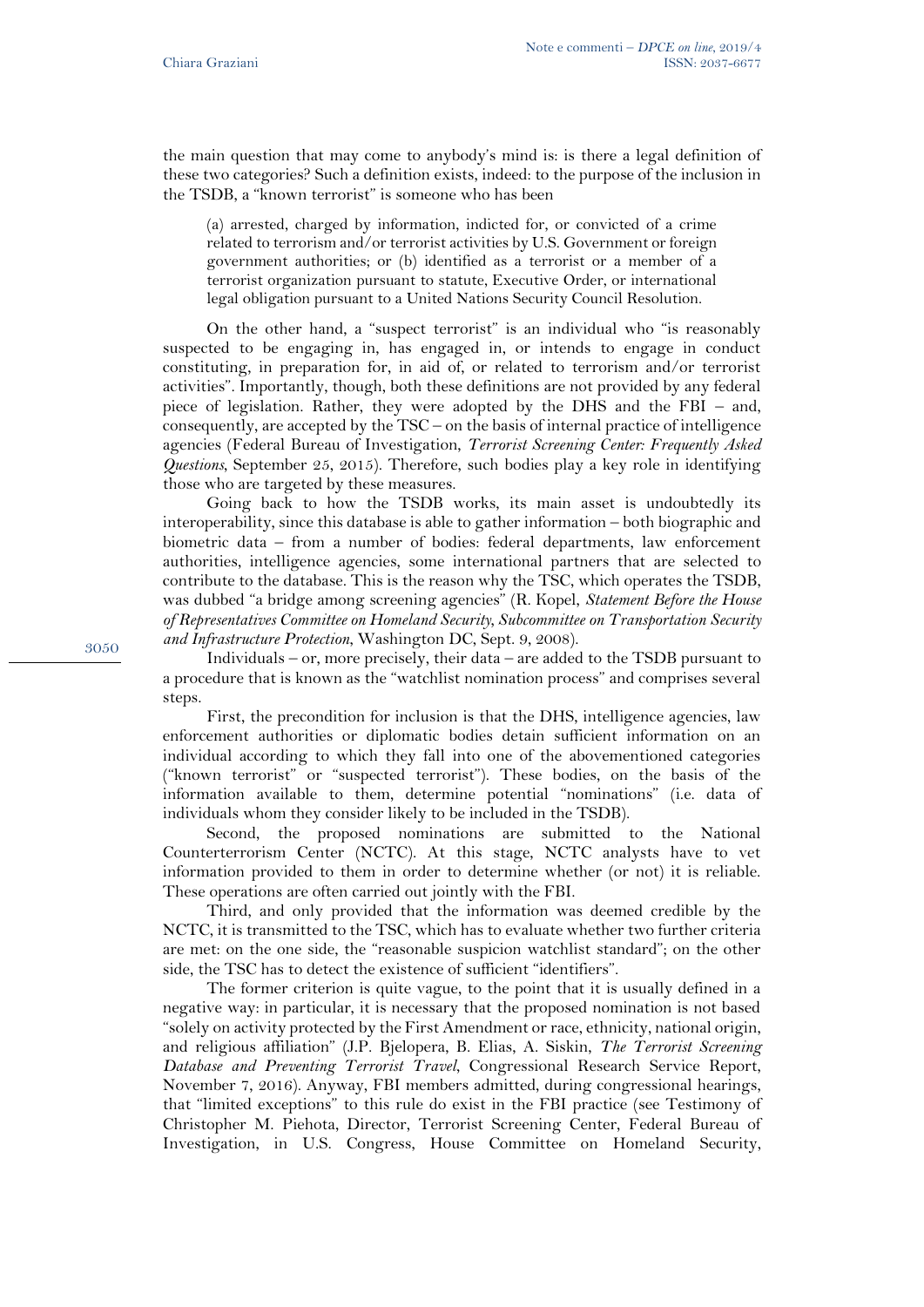Subcommittee on Transportation Security, *Safeguarding Privacy and Civil Liberties while Keeping Our Skies Safe*, hearing transcript, 113th Cong., 2nd sess., September 18, 2014). Such a statement is quite alarming, since it entails that, even if in an (allegedly) limited number of cases, some individuals were designated as "suspect terrorist" on the sole basis of personal features, which are the object of constitutional protection.

The latter criterion that the TSC has to assess  $-$  i.e. the existence of sufficient "identifiers" – means that it must be possible to distinguish the identity of the person at issue from the identities of other persons (see J.P. Bjelopera, B. Elias, A. Sisking, *op. cit.*, also providing recent data on nominations and rejections to the TSDB).

A further point that is essential in order have a proper understanding of the *Elhady* case is what may happen in the aftermath of a "nomination". Once a person has been nominated as a "known terrorist" or "suspect terrorist" to the purposes of the TSDB, a number of special measures can be enacted. They can be subsumed under two categories. On the one hand, there are efforts taken to prevent the international movement of terrorists and suspect terrorists. Hence, *inter alia*, these persons can be denied visas, experience secondary inspections at airports, be denied boarding on international flights (No-Fly Lists) or admission to the US (if they are non-US citizens). On the other hand, TSBD data is useful to enhance law enforcement screening and investigation, so the FBI regularly shares TSDB information with several external bodies, including private entities. Last but not least, this data can also be disclosed to foreign governments that use it according to their domestic laws and practice.

Lastly, it is essential, for the purpose of the present study, to explore how redress mechanisms work in the described framework. In this regard, federal legislation on intelligence requires that all people who are identified as (potential) threats to security always have the possibility to challenge such decisions (Intelligence Reform and Terrorism Prevention Act 2004, P.L. 108-458; on this Act, see T.B. Tatelman, *Intelligence Reform and Terrorism Prevention Act of 2004: National Standards for Driver Licences, Social Security Cards, and Birth Certificates*, in D.D. Pegarkov (ed.), *National Security Issues*, New York, 84 ff.). Accordingly, a redress mechanism was established by the DHS, named Traveler Redress Inquiry Program (TRIP). As originally framed, this program was found in breach of the right to due process, protected by the US Constitution (*Mohamed v. Holder*, 2015 4394958 (E.D. Va. July 16, 2015)) and it was subsequently amended. More specifically, the TRIP originally only allowed a one-step review process; after the *Mohamed* judgment, a second step of review was added, since details of the case can be forwarded to the TSC Redress Office, tasked with reviewing the DHS TRIP determination. However, the procedure to submit a complaint to this body takes place online and merely consists of filling up a form, after which the complainant receives a letter in response. Hence, its effectiveness and transparency could be questioned.

3. – Against this background, it is now necessary to address the facts of the *Elhady* case. The plaintiffs were 23 US citizens who brought a legal complaint against the Director of the TSC, Charles H. Kable. They were never formally notified inclusion in the TBSD. Nevertheless, when they flew on commercial airplanes, they regularly faced additional screening searches, seizures, arrests; some of them were denied boarding. One of them, Anas Elhady, while attempting to enter the US, was held in detention twice for periods of 8-10 hours, interrogated about his activities and his family, and subjected to mistreatments that caused him to be hospitalized. All plaintiffs eventually forcibly decided to give up engaging in international travels. In the light of these events, all individuals submitted an inquiry to the DHS TRIP, requesting information about their possible inclusion in the TSBD. In response, they received letters that neither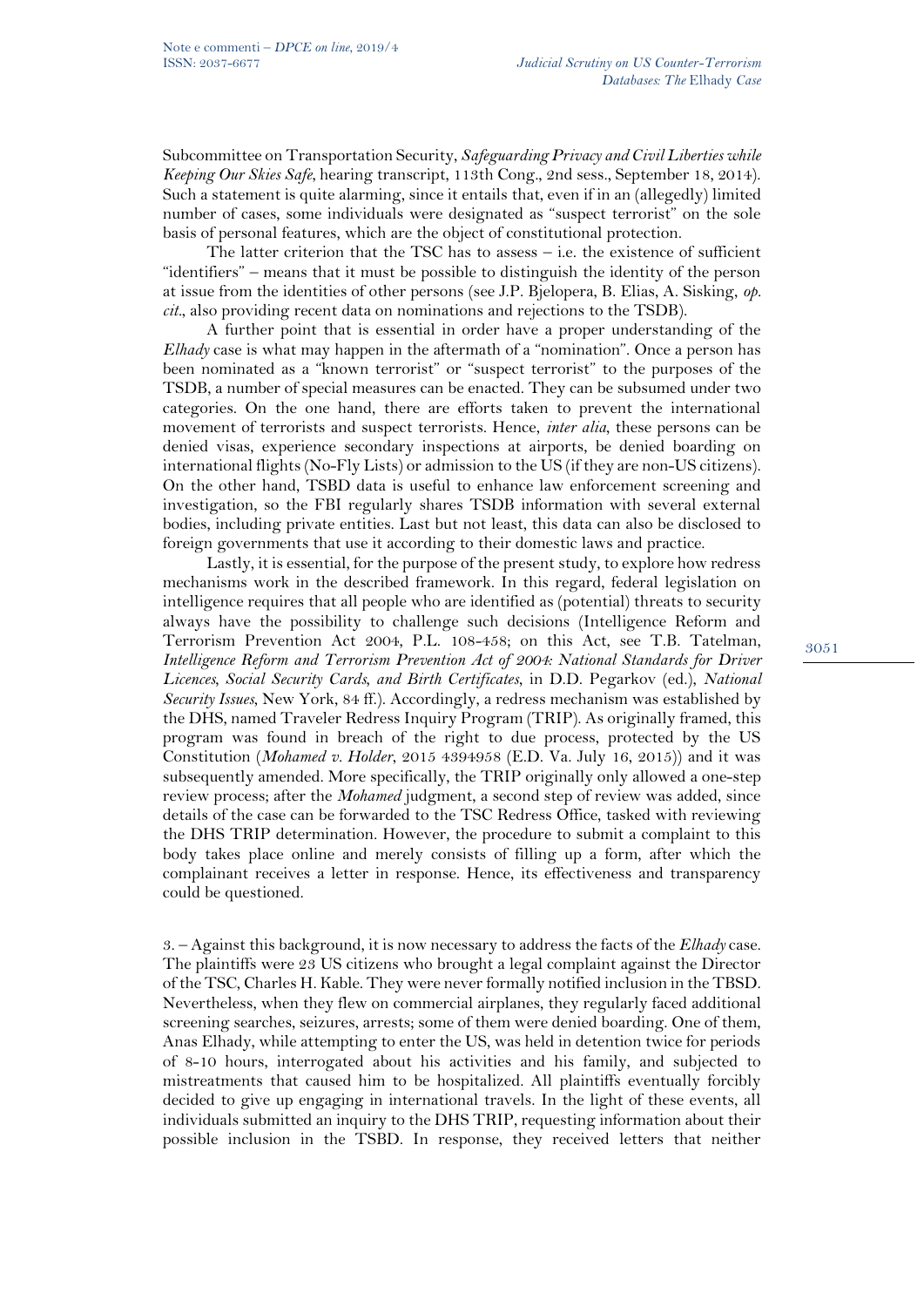confirmed nor denied their status as "listed" individuals, but merely informed them that there was no reason why they should be denied boarding.

As a result, the plaintiffs filed complaints alleging that their (possible) inclusion in the TSDB violated a number of constitutional and legislative provisions as well as administrative law principles, namely: the Due Process Clause, both in its procedural and substantive limbs; the Equal Protection Clause; the APA; the non-delegation doctrine (i.e. the principle, inferred from Article 1 of the US Constitution, which prohibits the Congress from delegating its legislative power to other bodies, especially agencies; see, on this matter, K.E. Whittington, J. Iuliano, *The Myth of the Nondelegation Doctrine*, in 165 *University of Pennsylvania Law Review* 379 (2017); I. Wurman, *Constitutional Administration*, in 69 *Stanford Law Review* 359 (2017)).

From a procedural perspective, many materials were excluded from discovery since the government claimed that several pieces of information were shielded by the state secrets privilege. Though, the case was still deemed justiciable on the basis of other pieces of evidence and the US District Court for the Eastern District of Virginia went into its merits (so, in this regard, the Court did not embrace a deferential attitude towards the Executive's secrecy claims, as US courts often did in other cases were the state secrets privilege was resorted to in order to bar litigation on other counterterrorism operations, for example extraordinary renditions; see A. Vedaschi, *The Dark Side of Counter-Terrorism:* Arcana Imperii *and* Salus Rei Publicae, in 66 *American Journal of Comparative* Law 877 (2018)).

Among the abovementioned allegations, the Court only considered the plaintiffs' procedural due process and APA claims. In fact, it found that they had not alleged sufficient facts on other claims (i.e. substantive due process, equal protection, nondelegation doctrine), which, hence, were not allowed to proceed.

The Court held that both procedural due process and the APA had been violated, according to a very clear and schematic reasoning.

4. – As a first step, the Court had to determine whether or not the plaintiffs had a standing. The defendants (i.e. the representatives of the government) argued that the 23 individuals were not able to demonstrate that their position was likely to bring "future injury to support standing". In other words, the government contended that no causal connection could be identified between the situation the plaintiffs complained about and potential future harm, thereby they had no standing. Such standing doctrine, relying exactly on "potential future harm", was established by the US Supreme Court in the *Lujan* case (*Lujan v. Defenders of Wildlife*, 504 US 555 (1992)). Nonetheless, the District Court, grounding its statement on *Mohamed v. Holder*, held that the plaintiffs' decision, imposed by circumstances, not to engage in international travels "because of the difficulties [they] reasonably expect[ed] upon return to the United States" was sufficient harm to prove standing (on the *Mohamed* decision and other issues associated with No-Fly Lists, see D. Lowe, *The Flap with No Fly - Does the No Fly List Violate Privacy and Due Process Constitutional Protections*, in 92 *University of Detroit Mercy Law Review* 157 (2015)).

As a second step, the Court addressed the merits of the case and focused (only) on procedural due process claims. Indeed, the Court also noted that the plaintiffs' APA claim conflated with their procedural due process claim. Thus, the Court highlighted that the same reasoning was applicable to both claims and the APA argument did not deserve separate examination.

From a US constitutional law perspective, procedural due process means that when US citizens are denied a life, liberty or property interest by the federal government, they must be given prior notice of that decision, they must enjoy the right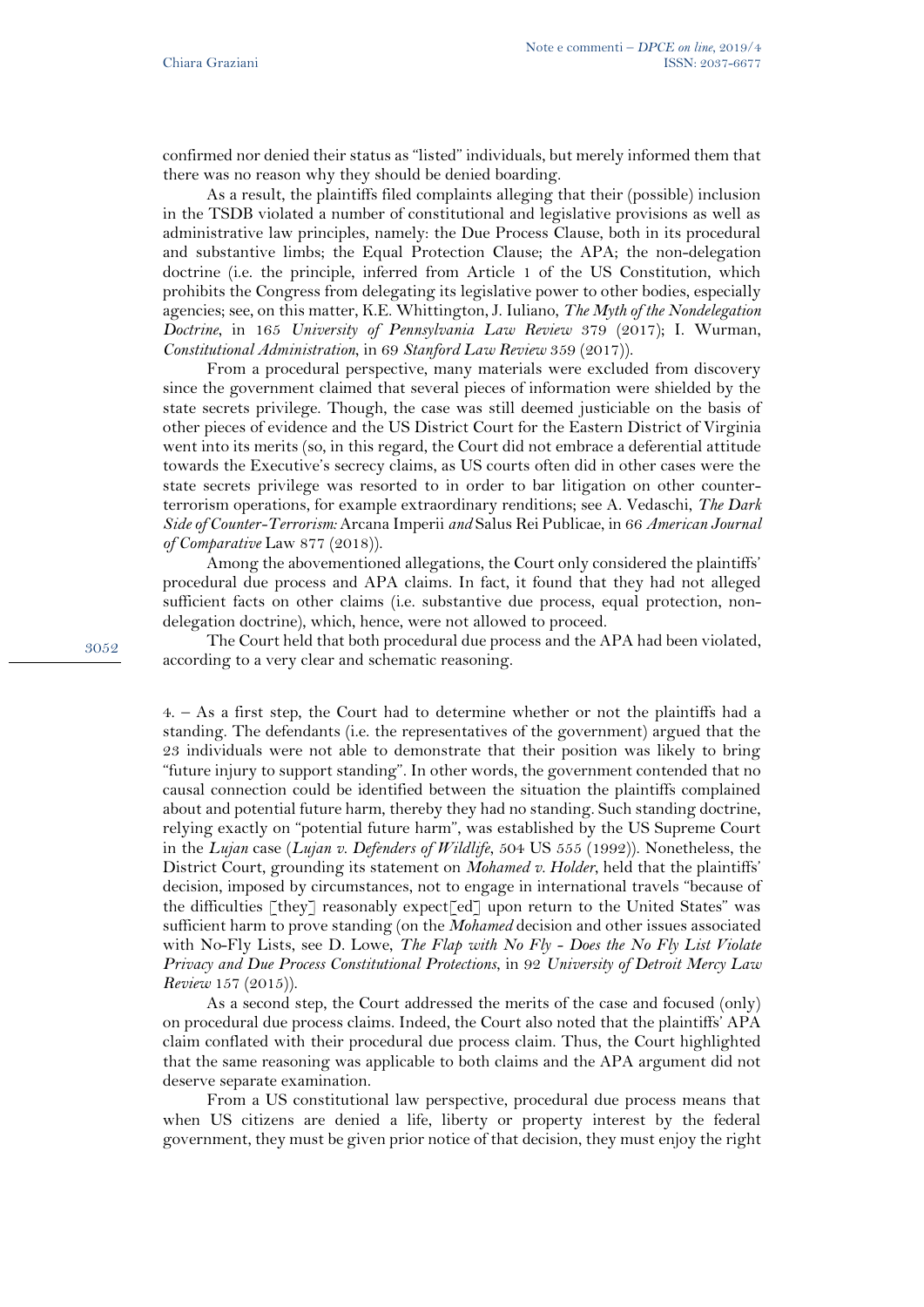to be heard as well as the possibility that such determination is reviewed by a neutral and independent decisionmaker (for more details on procedural due process, see R.H. Fallon, *Some Confusions about Due Process, Judicial Review, and Constitutional Remedies*, in 93 *Columbia Law Review* 309 (1993)).

The approach of US courts to procedural due process claims is governed by the *Mathews* precedent, a case decided by the US Supreme Court in the mid-70s (*Mathews v. Eldridge*, 424 US 319 (1976)). The *Mathews* court ruled that judges have to engage in a balancing test to assess the violation of procedural due process rules. They have to take into account the private interest to life, liberty or property implied in the case, as well as the risk of an erroneous deprivation of such private interest through the procedures used by the government; they have to consider the government's interest that may justify a limitation of due process; lastly, they have to evaluate whether additional procedural safeguards would concretely reduce such risk (see J.L. Mashaw, *The Supreme Court's Due Process Clause for Administrative Adjudication in Mathews v.* Eldridge*: Three Factors in Search of a Theory of Value*, in 44 *The University of Chicago Law Review* 28 (1976)).

The District Court's reasoning in *Elhady* applied the *Mathews* test and took the following steps. Firstly, it was undisputed that the plaintiffs had a liberty interest depending on their inclusion in the TSDB, and that the "nomination" process did involve the risk of erroneous deprivation of such interest. Secondly, the government had an opposite (and legitimate) interest, i.e. its duty to ensure public safety to US citizens and to protect national security. Thirdly, the abovementioned risk (i.e. the erroneous deprivation of the plaintiffs' liberty interest) would be reduced by additional procedural safeguards. The latter would also be able to ensure a fair balance with the government's interest. It is now necessary to explain how the Court justified these steps in its reasoning.

The first private interest at stake was, according to the Court, a "movementrelated liberty interest", which also covers the "right to travel internationally" (*Kent v. Dulles*, 357 US 116, 125 (1958)) and "the right to interstate travel" (*Mohamed*, cit.). On this point, the government's argument was rejected, according to which plaintiffs were conflating the right to travel with the right to travel "without screening or delay", which is not protected by the Constitution at all. In the defendants' view, measures taken against the plaintiffs were nothing but reasonable checks necessary to ensure security in airports. The Court's approach was pretty different: such actions were far from being legitimate and reasonable restrictions, since they had wide ranging effects that substantively equated them to a travel ban (the plaintiffs gave up engaging in international travels). Moreover, they were carried out in a way that amounted to illtreatment of targeted people: the Court recalled that some of the plaintiffs had to be rushed to the hospital due to the harm they were inflicted during detention and interrogation, and that others had suffered from psychological trauma.

The right to travel was not the only individual interest that the plaintiffs had, according to the *Elhady* decision. As a matter of fact, the 23 individuals' reputational interest was involved as well. Their inclusion in the TSBD entailed stigmatization and adverse effects on those persons' standing in their respective communities. Moreover, the Court noted, TSBD data is often shared with private parties, included employers, causing many troubles, for people included therein, to be hired or keep their job.

Hence, these two private interests did exist and, even though their limitation is possible, it could not depend on erroneous evaluations.

Accordingly, the Court then moved to the risk of erroneous deprivation of the private interests at stake (in the present case, the plaintiffs' right to travel and reputational interest) in the light of existing procedures. This assessment is still part of the first step of the *Mathews* test (i.e. the existence of a private interest and of the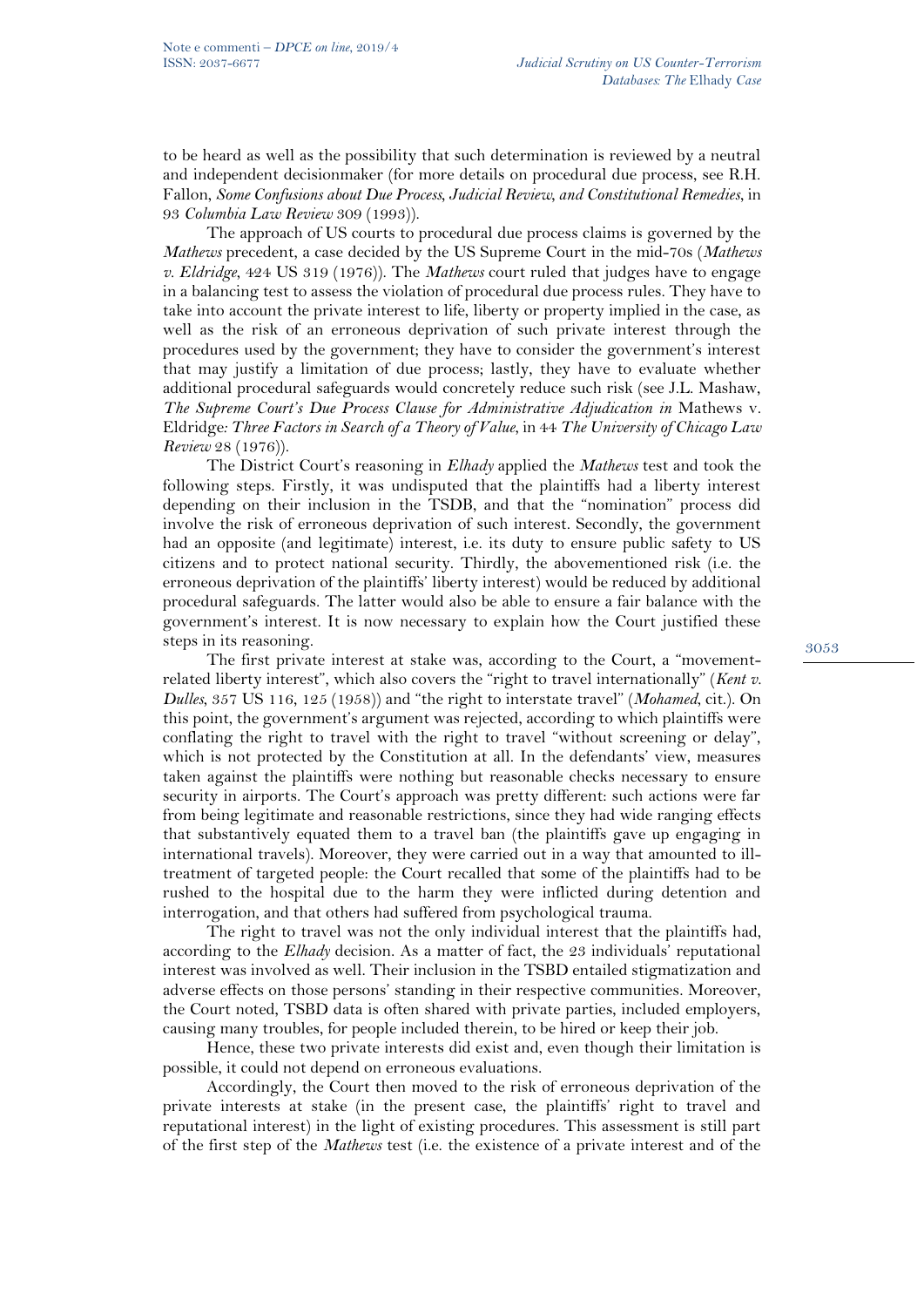risk of its erroneous deprivation). In the case of *Elhady*, the Court determined that there was "a grave risk of erroneous deprivation", due to several factors that can be synthesised as follows.

Since there was no evidence that any of the plaintiffs fell within the definition of "known terrorist", their inclusion in the TSDB could only be based on their categorization as "suspected terrorist". However, the Court highlighted, the standard for inclusion in this category is very vague and unclear. Requiring that a person "is reasonably suspected to be engaging in, has engaged in, or intends to engage in conduct constituting, in preparation for, in aid of, or related to terrorism and/or terrorist activities" (see *supra*, para. 2) means that innocent behaviour may trigger a series of inferences resulting in the inclusion. The Court also noted that even if nominations cannot be based "solely on activity protected by the First Amendment or race, ethnicity, national origin, and religious affiliation" (see *supra*, para. 2), it is undeniable that such elements may contribute – and to what extent? – to the nomination itself. Moreover, despite both the nominating agency and the TSC are tasked with reviewing elements on which nominations themselves are based – a point that the government promptly remarked in its defence – no neutral decisionmaker is involved in the process, so violating procedural constitutional requirements. And the DHS TRIP itself was deemed inadequate to satisfy procedural due process standards: has happened in the case of the plaintiffs, even after filing a complaint, individuals are not told about whether or not they are in the watchlist and why they were included.

After stating that existing procedural guarantees were not enough to prevent the risk of erroneously depriving people of their travel and reputational interests, the Court focused on opposite government's interests. In this regard, the analysis was quite brief and straightforward, since no doubt existed that interests at issue stemmed from the government's duty to protect public safety and national security and that these are legitimate goals to be pursued by public bodies.

Having determined both the private interests (and high the risk of erroneous deprivation entailed in current procedures) and the governmental interest, the Court focused on whether and how additional procedural requirements could concretely improve the situation. Plaintiffs sought additional procedural guarantees in two main forms: notice of TSDB nomination and a meaningful opportunity to challenge the inclusion. The Court ruled that notifying those included in the TSDB *before* the enactment of restrictive measures (e.g. boarding denial) would not be feasible. In the light of the necessary balance with the opposite government interest to safeguard security, such a provision would unacceptably compromise ongoing investigations. Yet, after the restrictive measures are applied, notification of inclusion in the database and the possibility to challenge the decision are necessary to comply with procedural due process standards and they would not jeopardise investigation nor any other measures aimed at protecting security. The current DHS TRIP does not allow such a remedy, thus it does not provide adequate procedural guarantees under the Due Process Clause.

5. – Hence, in this decision, the Court rejected the government's arguments both on the standing and on the merits of the case, engaging in a careful assessment of the plaintiffs' position, at least with regard to some of the allegations.

Such an approach was seen as a quite unexpected outcome by some commentators (S. Sinnar, *Q&A on Court Decision Invalidating Administration's Terrorist Watchlist*, in *Lawfare*, 5 September 2019, [https://www.justsecurity.org/66068/shirin](https://www.justsecurity.org/66068/shirin-sinnar-on-court-decision-invalidating-administrations-terrorism-watchlist/)[sinnar-on-court-decision-invalidating-administrations-terrorism-watchlist/\)](https://www.justsecurity.org/66068/shirin-sinnar-on-court-decision-invalidating-administrations-terrorism-watchlist/). They noted that the judge delivering the opinion in the *Elhady* case – Judge Anthony J. Trenga – was appointed by President George W. Bush and did not often rule in favour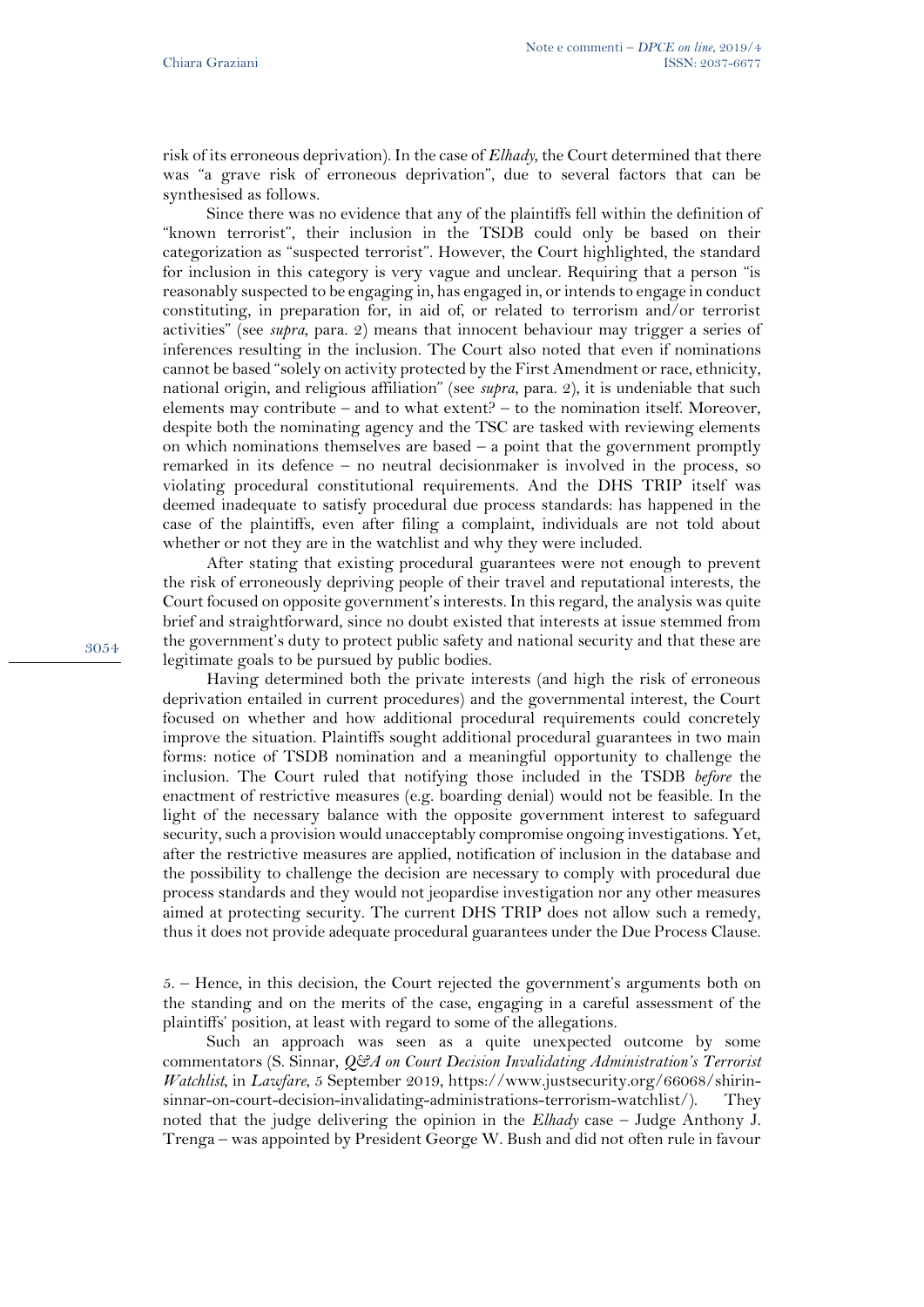of plaintiffs in other cases dealing with national security. For instance, in a travel ban case (*Sarsour v. Trump* (1:17cv00120 (AJT/IDD), 24 March 2017), he sided with the Trump Administration, rejecting arguments that the ban was discriminatory against Muslims (for a comment on this decision, see P. Margulies, *Upholding the Revised Refugee Executive Order: A Virginia District Court Clarifies the Establishment Clause Issues*, in *Lawfare*, 26 March 2017, [https://www.lawfareblog.com/upholding-revised](https://www.lawfareblog.com/upholding-revised-refugee-executive-order-virginia-district-court-clarifies-establishment-clause)[refugee-executive-order-virginia-district-court-clarifies-establishment-clause\)](https://www.lawfareblog.com/upholding-revised-refugee-executive-order-virginia-district-court-clarifies-establishment-clause).

This paragraph reads the decision following this scheme: firstly, it explains why this judgment is relevant (para. 5.1.); secondly, it highlights whether the Court could have reviewed some additional issues in order to ensure a more accurate scrutiny of the case (para. 5.2.); thirdly, it focuses on how the *Elhady* case's practical impact (para. 5.3).

5.1. – The *Elhady* judgment should be regarded as a landmark case for at least two main reasons.

The first one is that the Court ruled on the TSBD, which is the larger terrorist watchlist in the US and all other databases used by US authorities depend on it. Consequently, declaring that the TSDB does not meet standards required by the US Constitution implies that all other databases deriving from it present the same flaws (as noted also by J. Kahn, *Why a Judge's Terrorism Watchlist Ruling is a Game Changer: What Happens Next*, in *Just Security*, 9 September 2019, [https://www.justsecurity.org/66105/elhady-kable-what-happens-next-why-a](https://www.justsecurity.org/66105/elhady-kable-what-happens-next-why-a-judges-terrorism-watchlist-ruling-is-a-game-changer/)[judges-terrorism-watchlist-ruling-is-a-game-changer/\)](https://www.justsecurity.org/66105/elhady-kable-what-happens-next-why-a-judges-terrorism-watchlist-ruling-is-a-game-changer/).

The other reason that makes the *Elhady* a key case is that Judge Trenga set some standards that closely resemble those adopted by other courts outside the US, when they examine the relationship between security needs and individual rights in cases involving surveillance through technology tools. As a matter of fact, the European Court of Justice (ECJ) decided a number of cases on these topics. The latest stance of the Luxembourg judges is represented by Opinion 1/15 on the exchange of PNR (Passenger Name Record) data between Europe and Canada to preventive purposes. This opinion was issued by the Grand Chamber on 26 July 2017 (on this decision, see A. Vedaschi, *The European Court of Justice on the EU-Canada Passenger Name Record Agreement*, in 14 *European Constitutional Law Review* 410 (2018)). In other words, without prejudice to the obvious and clear differences between the European Union (EU) and the US system, a convergence of certain standards begins to stand out.

More in detail, the *Mathews* precedent, which governs those situations involving procedural due process claims, is applied, in this specific case, very similarly to a "European style" proportionality test. The proportionality test is typical of the ECJ when it rules on the limitations of rights in the name of public security, but also the European Court of Human Rights (ECtHR) relies on such test (on proportionality in a comparative perspective, see A. Stone Sweet, J. Mathews, *Proportionality Balancing and Constitutional Governance*, Oxford University Press, 2019). The *Mathews* precedent resembles a proportionality test due to the following reasons.

First, according to the *Mathews* rule, it is necessary to scrutinize the existence of a "liberty interest" of the applicant. The "European" proportionality test – Article 52 of the Charter of Fundamental Rights of the European Union (CFREU) can be seen as the main normative reference – imposes the assessment of an "interference" with a fundamental right.

Second, the *Mathews* precedent asks judges to check whether the government had an evident "opposite interest" to limit the fundamental right at stake. This step is quite similar to the requirement, embodied in the proportionality analysis, to evaluate whether or not the interference was justified in the light of a legitimate aim.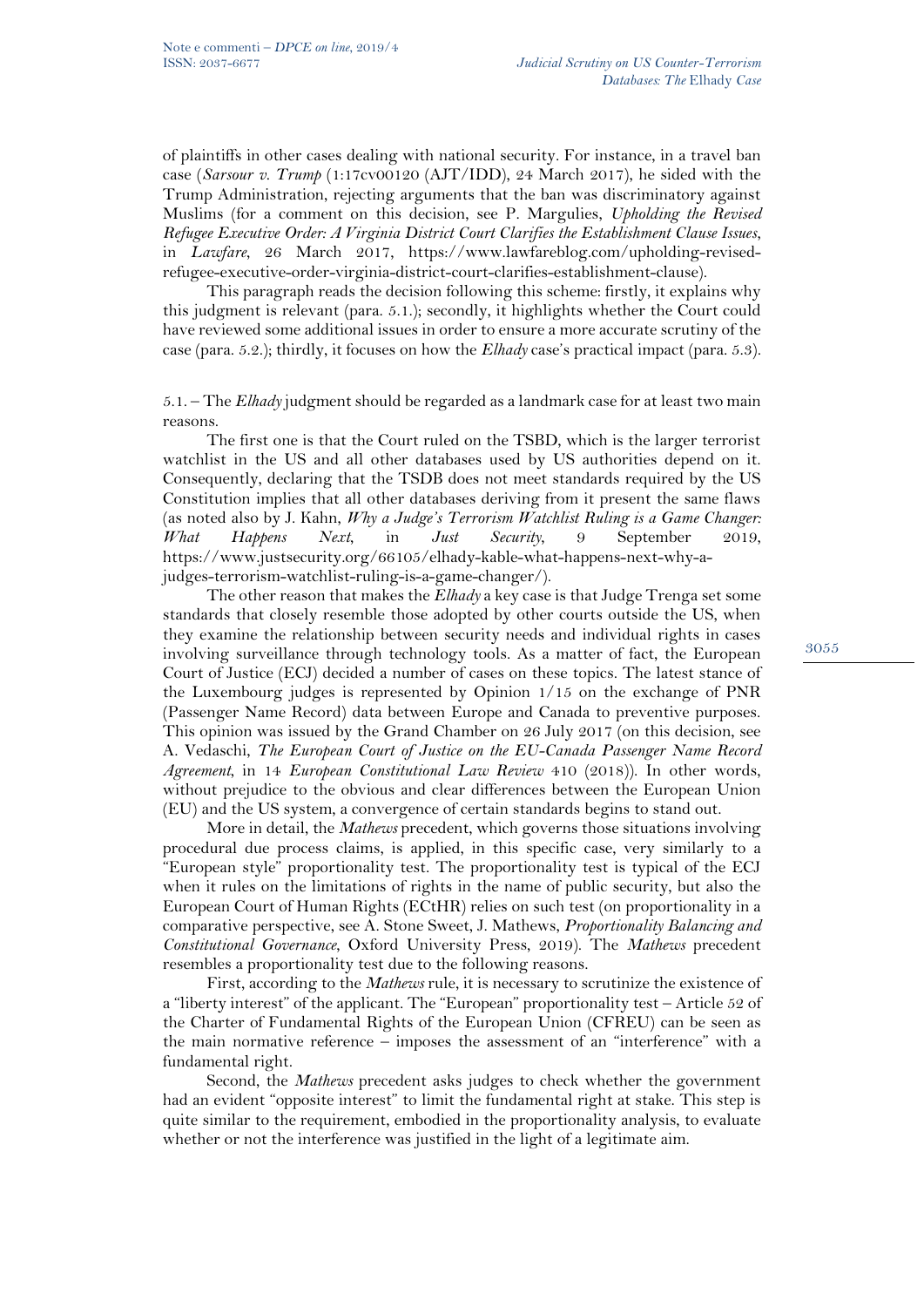Third, in *Mathews* the US Supreme Court explained that the impact of "additional procedural safeguards" must be taken into account. In other words, it is necessary to understand if such additional safeguards would be applicable without impairing the "opposite" governmental interest to be protected and, at the same time, would reduce the risk that the individual right at issue is excessively limited. On the "European side", the proportionality test requires a "strict scrutiny" on whether the goal, which the limitation of rights aims at attaining, is pursued through appropriate (and not excessive) means.

These similarities show that the *Mathews* balancing test is quite alike to the proportionality test adopted by the ECJ, for example when it held that surveillance by the collection, retention and analysis of PNR data pursues a legitimate aim, but the lack of appropriate guarantees makes it disproportionate.

However, if one looks at the proportionality paradigm as applied in Europe, there is something that is missing in the US approach. According to Article 52 CFREU, but also pursuant to other provisions on the limitation of rights for the sake of public security – for example Article 8, para 2 of the European Convention on Human Rights (ECHR) dealing with the right to private and family life and its limitations –, restriction to rights must be "provided by law". This *caveat* does not emerge in the *Elhady* case, since the Court does not pay any attention to the fact that the definition of "known terrorist" and "suspect terrorist" is not embodied in any federal piece of legislation.

Besides the use of proportionality, another similarity with the European attitude (once again, the main reference is the ECJ in both Opinion 1/15 and *Digital Rights Ireland*, C-293/12 and C-594/12, 8 April 2014) is the rejection of vagueness of standards for inclusion in the database. The ECJ, in the mentioned judgments, repeatedly held that when an interference with rights is provided due to security needs, the legislation governing it must be precise and accurate, both under a formalistic perspective (drafting of legal provisions) and from a substantive point of view (i.e. it must be clear who and in which circumstances can be targeted).

5.2. – After depicting the main reason why this decision, whereas not being final, is relevant, it is also useful to address "what is missing" in it and which points could have been reviewed more in-depth by the Court.

First, the Court did not focus so much on the automatization of the analysis of biometric and biographic data. The TSDB works on the basis of automatic matches, at least at a very first stage. Clearly, this feature could imply some problems of accuracy, as long as it is not demonstrated that the database is regularly updated and checked (as required by the ECJ in its Opinion 1/15) and that its mechanisms do not make mistakes. Such a lack of attention on this point is indeed coherent with the traditional US approach to data, typically being privacy and data protection guarantees easily overstepped by other interests. Nor did the Court remark the importance of human review on automated processes, which in the European scenario is instead quite a consolidated principle, both in general data protection legislation (see Article 22 of Regulation (EU) 2016/679) and in tools specifically dealing with the use of data in law enforcement activities (for example, Article 7 of Directive (EU) 2016/681).

Second, the Court did not attach importance to the "quality" of data contained in the TSDB. In other words, it did not examine whether or not this data could be based on discriminatory patterns, e.g. focusing more on Muslims than on other categories of people, although this is generally regarded as a troublesome topic related to the use of the TSBD (see Testimony of Christopher M. Piehota, Director, Terrorist Screening Center, Federal Bureau of Investigation, *cit.*).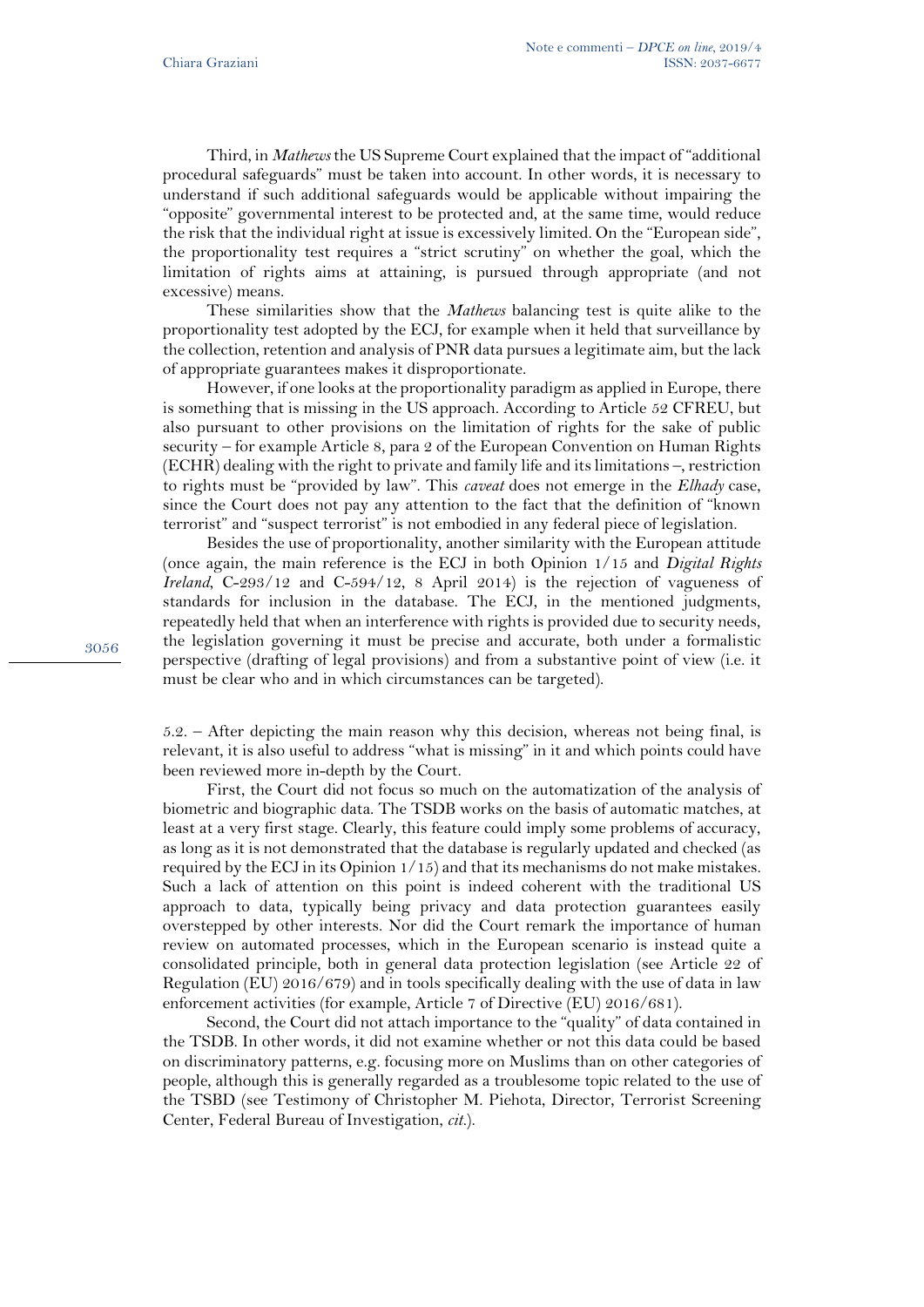Third, the Court did not mention the fact that not only biographic, but also biometric data is included in the TSBS, meaning that additional guarantees could be required in the light of this data's particularly sensitive nature. This aspect, instead, would probably have been a key point if the decision had been taken in the European scenario, due to the relevance that biometric data has recently assumed in the EU data protection legislation (see Article 9 of Regulation (EU) 2016/679).

Albeit the lack of any reference to these three points can be explained by the fact that they were not included in the claims of the plaintiffs (except for the discrimination issue, which instead was among the main allegations), the Court could have anyway referred to them indirectly. If the Court had done so, it would have stressed the impact of the TSBD on other constitutional rights and values, namely the Fourth Amendment, other than those allegedly breached, and would have strengthen the reasons behind the unconstitutionality of this tool.

5.3. – In order to assess the practical impact of the *Elhady* decision, one has to bear in mind that the TSBD is a "motherlode" watchlist, on which other US databases aimed at screening the terrorist risk depend. As a consequence, it is quite likely that not only the TSBD, but also all other databases associated with it will have to face reform. Until this moment, no steps were taken in order to change any feature of the TSBD and, in general, of other databases designed to prevent terrorism in the US. Forthcoming reforms (if any) should take into account the Court's *caveats* and, in particular, provide for more appropriate remedy and more precise criteria for inclusion in the database.

Also in this regard, it is possible to compare the need for reforms of the TSBD with the European scenario. As a consequence of Opinion 1/15 of the ECJ, the draft agreement between the European Union (EU) and Canada regulating the exchange of PNR data to prevention of terrorism purposes was inhibited from entering into force and needed to be amended. Thereby, the deal was renegotiated, but the new text has not been published yet.

In both cases, it will be interesting to see whether the Courts' remarks will be taken into account by political bodies tasked with redrafting or amending the acts at issue.

Indeed, an important difference is that, in the case of EU-Canada PNR Agreement, the EU is legally obliged to renegotiate the agreement with Canada (otherwise they have to definitively drop any cooperation on PNR with such third country), since the draft version, submitted to the ECJ, is prevented from taking effect. The US TSBD, instead, is not immediately due to be amended from a legal point of view, meaning that Congress is not directly bound to change legislation dealing with it, even if the District Court's decision implicitly calls for reform.

6. – In conclusion, three main aspects need to be pointed out.

First, if the TSBD is reformed after this Court's ruling – mainly on the side of procedural requirements –not only US citizens, but also non-US nationals will benefit from amendments, since foreigners are often the ones who are most impacted by measures deriving from the inclusion of such databases. Therefore, the TSBD is a tool with extra-territorial and extra-jurisdictional effects.

Second, the convergence, which has been highlighted throughout this analysis, between the approach of the *Elhady* decision and the stance taken by the ECJ emphasizes that threats to national security are triggering a "globalization" of responses, aimed at trying to establish some common legal tools and standards to better deal with such a multifaceted and dangerous menace as international terrorism is.